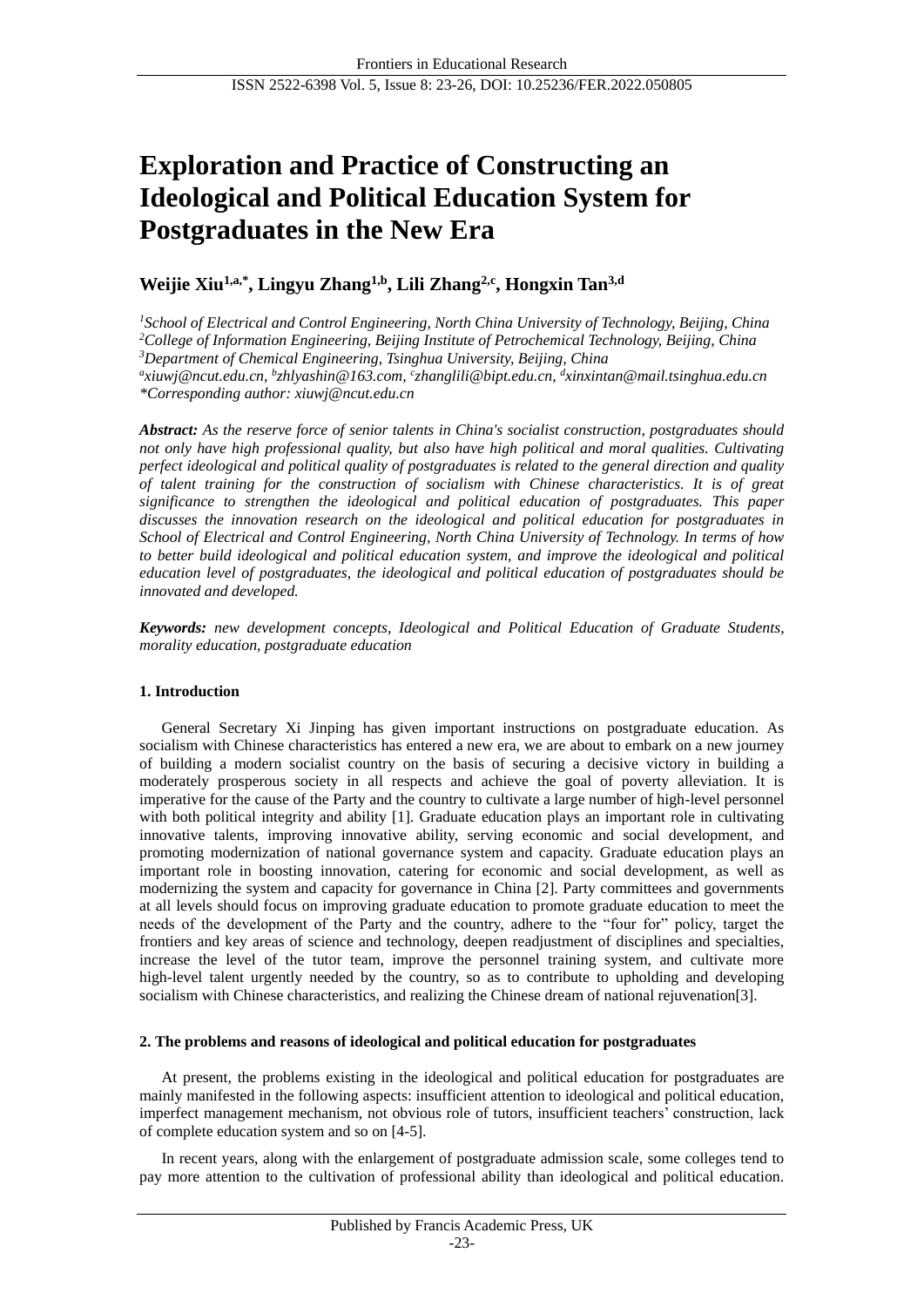## ISSN 2522-6398 Vol. 5, Issue 8: 23-26, DOI: 10.25236/FER.2022.050805

Some graduate students are negatively affected and think that professional knowledge and skills are "rigid indexes" and true skill and genuine knowledge, while ideological and political education is "soft indexes" and going through the formalities. They ignore and relax the study of ideological and political education. A very few postgraduates influenced by the unhealthy trend of thought in society, openly oppose the socialist ideals and advocate utilitarianism, money worship and hedonism.

The general secretary's important instructions have pointed out the direction and provided fundamental guidance for the success of postgraduate education with Chinese characteristics in the new era. In implementing the fundamental task of values establishment and people cultivation, we should focus on cultivating socialism constructors and successors and have always made it a political task to train high-level personnel with both ability and political integrity for the country [6]. Through playing a key role of Party branch as a fighting bastions and graduate tutor, actively promote implementation plan of organizational education with the content of "improving graduate students' ability of comprehensive professional, innovation practice and employment", characterized by scientific and technological innovation activities and supported by the coordination of "Party members-class and League cadres-graduate's union cadres", strive to build the "123" postgraduate ideological and political education system of "adhering to one fundamental task, playing two roles and promoting three guarantees", and provide guarantee for the cultivation of high-level innovative talents with "native land emotion, international vision, creative spirit and practical ability"[7].

#### **3. Innovative ways of ideological and political education for postgraduates in the new era**

Centering on the background of the new era and the spirit of the general secretary's important instruction on graduate education, School of Electrical and Control Engineering, North China University of Technology adheres to the fundamental task of "establishment and people cultivation", transforms the political advantage of the Party organization into the educational advantage of flag-pointing and leading the way, and gives full play to the power of the Party and League organizations. Through playing a key role of Party branch fighting bastions and graduate tutor, condense the new methods of ideological and political education for postgraduates with the coordination of "Party members-class and League cadres-graduate's union cadres" as the talent support. The school persists in the distinctive work orientation of "all the work of the Party to the branch", complies with the implementation of the working mechanism of "four combinations" [8], and strengthens the deep integration of Party branch construction and personnel training. The school guides the tutor to actively play the role of key person in ideological and political education for graduate students. The school gives full play to the organizational advantages of the Party branch and the class and league, and promotes the quality of ideological and political education for postgraduates with the support of multi-linkage of "Party members-class and League cadres-graduate's union cadres". The school strives to build the "123" postgraduate ideological and political education system of "adhering to one fundamental task, playing two roles and promoting three guarantees". The school has formed a pattern of "all staff, whole process and omnibearing" from top-level design, content planning, implementation and mechanism guarantee, with obvious organizational advantages and strong systematicness. The school provides guarantee for the cultivation of high-level innovative talents with "native land emotion, international vision, creative spirit and practical ability"

### *3.1 "All staff" to enhance the awareness of ideological and political education*

In implementing the fundamental task of values establishment and people cultivation, we should focus on cultivating socialism constructors and successors and have always made it a political task to train high-level personnel with both ability and political integrity for the country.

(1) At the school level, the school should pay more attention to ideological and political education for graduate students, and promote the school to reasonably increase the arrangement of ideological and political education courses, lectures and activities.

(2) The responsibility of graduate tutors should be clarified, and the consciousness of "directly responsible individual" of tutors should be improved.

(3) Strengthen the postgraduates' understanding of the importance of ideological and political education. Through a series of activities from Party branch, college and class and league, the students' awareness of love for the Party and the motherland, mission and responsibility are enhanced to help postgraduates to realize the importance of "political awareness" and "political ability".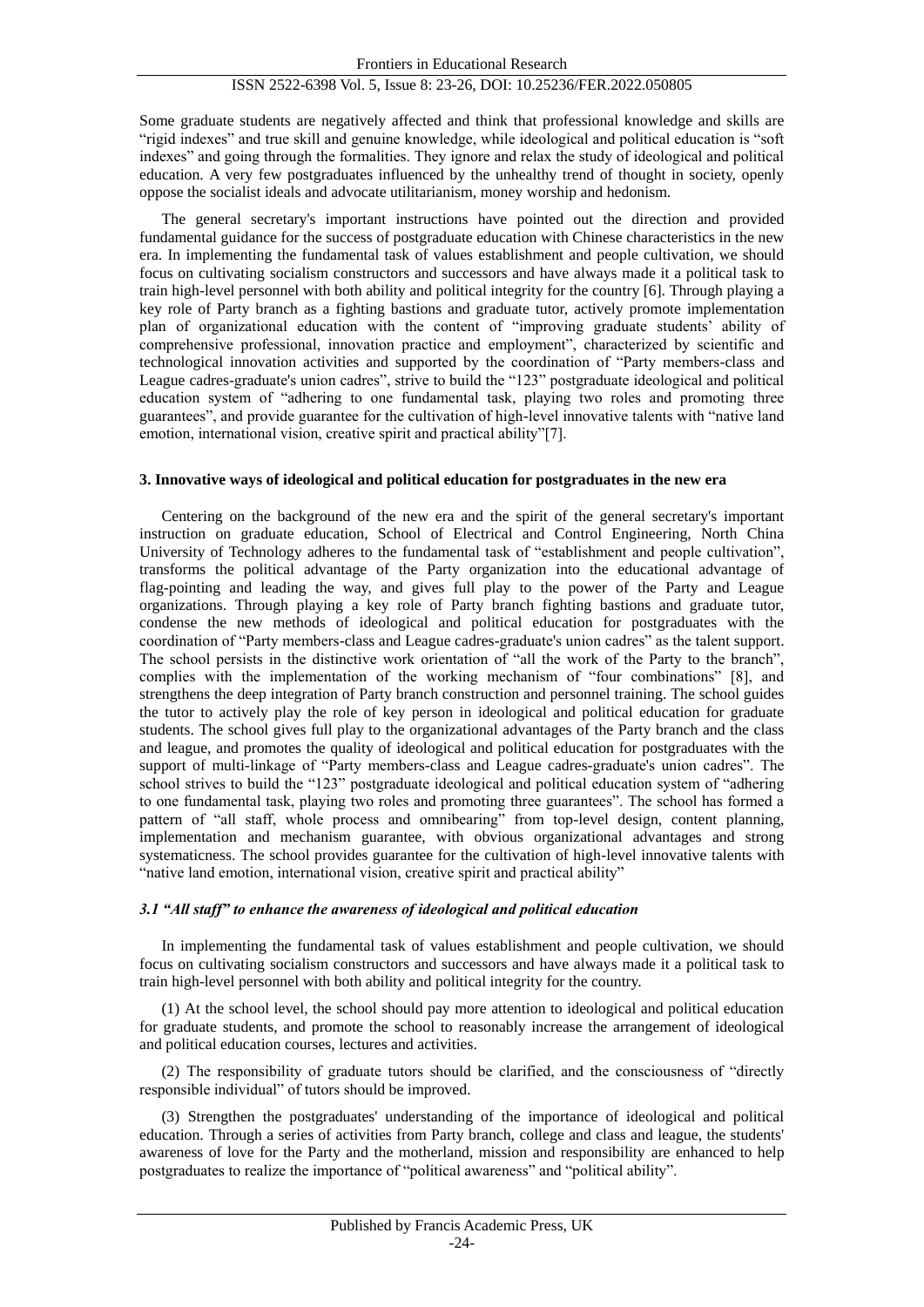#### ISSN 2522-6398 Vol. 5, Issue 8: 23-26, DOI: 10.25236/FER.2022.050805

#### *3.2 "Whole process" to construct Ideological and political education system and improve Ideological and political education management mechanism*

The school constructs the ideological and political education system and improves the ideological and political education management mechanism from the following six aspects.

(1) The teacher evaluation system should be properly tilted towards teachers engaged in ideological and political education, so as to mobilize the enthusiasm of teachers.

(2) The school attaches great importance to improving the professional teachers' level of "casting soul and educating people", and constantly consolidates the professional teachers' ability of carrying out ideological and political theories teaching in all courses.

(3) The college guides the supervisors to change their thoughts. The supervisors should put the ideological and political education for postgraduates in the first place while paying attention to the cultivation of their scientific research ability.

(4) The school gives full play to the role of the Party branch as a fighting fortress, and plays a leading role in the laboratory and scientific research team by strengthening the Party organization construction.

(5) The college brings into play to the exemplary vanguard role of the Communists by making clear post duty, setting up a typical example, and serving the society.

(6) The school strives to build the "123" postgraduate ideological and political education system of "adhering to one fundamental task, playing two roles and promoting three guarantees". Through the construction of the system and the improvement of the mechanism, the school effectively achieves the collaboration and interaction of "Party-league-class- tutor-friend".

#### *3.3 "Omnidirectional" assurance of ideological and political education quality*

The school has established a long-term working mechanism of "four combinations", as shown in Figure 1.



*Figure 1: "Four combinations" long-term working mechanism*

(1) Party branch secretary and the chairman of department are closely combined to focus on the